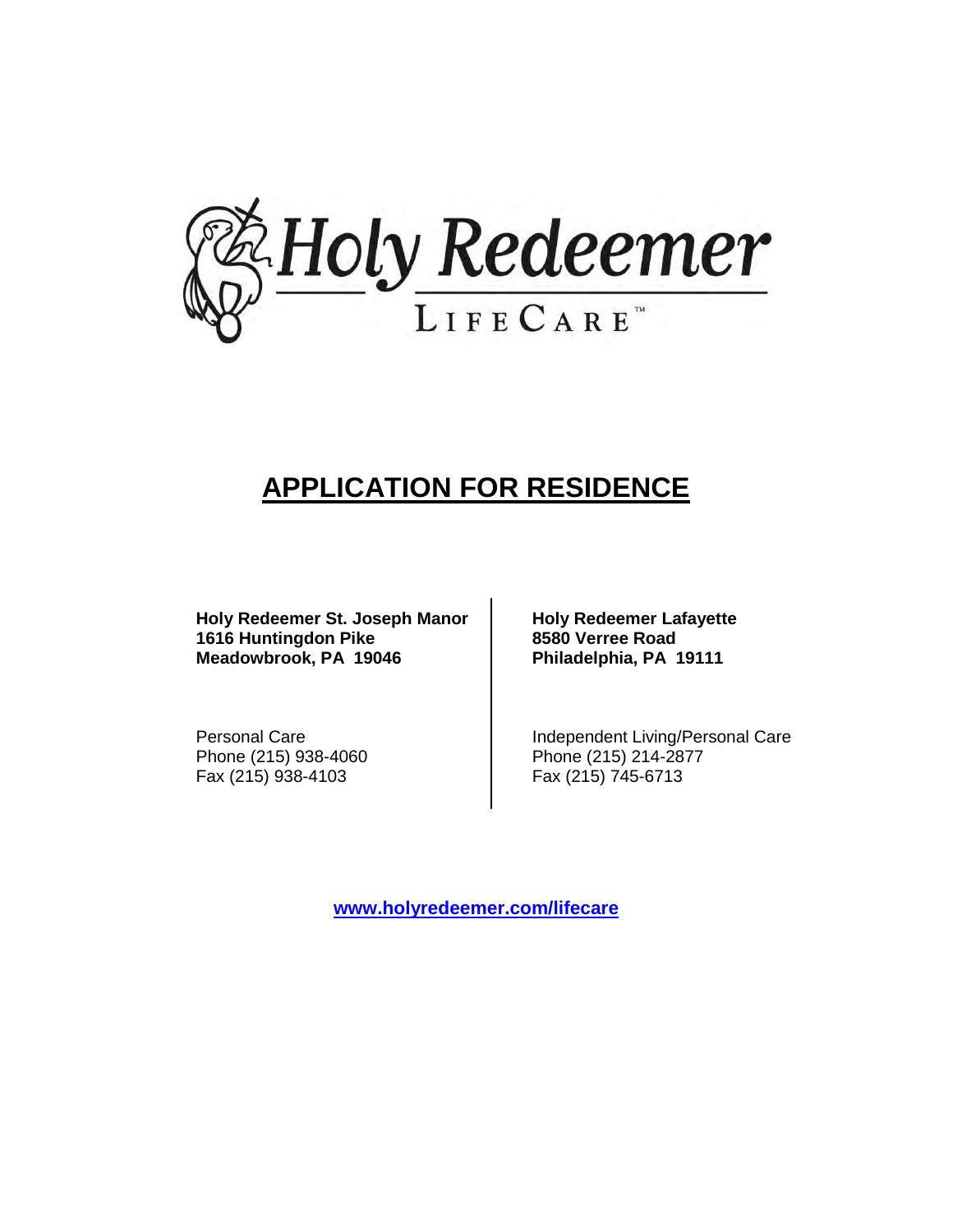## **APPLICATION FOR RESIDENCE**

| For Office<br>Use Only |     |  |  |
|------------------------|-----|--|--|
|                        | PC. |  |  |
|                        | IND |  |  |

| Name of Applicant:                                                                                                    |           |                            |                             |                                               |
|-----------------------------------------------------------------------------------------------------------------------|-----------|----------------------------|-----------------------------|-----------------------------------------------|
| <b>Current Address: Current Address:</b>                                                                              | (Last)    | (First)                    |                             | (Middle)                                      |
|                                                                                                                       |           | (Street)                   |                             |                                               |
| (City)                                                                                                                |           | (State)                    |                             | (Zip Code)                                    |
| Does Applicant Own                                                                                                    | No<br>Yes |                            | Does Applicant Rent   Yes   | No                                            |
|                                                                                                                       |           |                            |                             |                                               |
|                                                                                                                       |           |                            |                             |                                               |
| Sex: $\frac{1}{\sqrt{2}}$ Age: $\frac{1}{\sqrt{2}}$ Date of Birth: $\frac{1}{\sqrt{2}}$ / $\frac{1}{\sqrt{2}}$ Email: |           |                            |                             |                                               |
| Marital Status:                                                                                                       | Single    | Married   Divorced         | Separated                   | Widowed                                       |
| Applicant's Religious Affiliation / Wishes:                                                                           |           |                            |                             |                                               |
| Is applicant a veteran? $ $ $ $ $\vee$ $\in$ $ $ $\wedge$ $\in$                                                       |           |                            |                             | Dates of Service: ___________ _ to __________ |
| Name of Spouse/Co-Applicant:                                                                                          |           |                            |                             |                                               |
|                                                                                                                       |           | (Last)                     | (First)                     | (Middle)                                      |
|                                                                                                                       |           |                            | (Street)                    |                                               |
| (City)                                                                                                                | (State)   |                            | (Zip Code)                  |                                               |
| Does Spouse/Co-Applicant Own:   Yes   No Does Spouse/Co-Applicant Rent:   Yes                                         |           |                            |                             | l No                                          |
| Spouse/Co-Applicant telephone: Home (_____) ___________ Mobile (_____) __________                                     |           |                            |                             |                                               |
|                                                                                                                       |           |                            |                             |                                               |
| Sex: ______ Age: ______ Date of Birth: ____ / ___ /                                                                   |           |                            |                             |                                               |
| Marital Status:  <br>Single                                                                                           | Married   | Divorced                   | Separated<br><b>Widowed</b> |                                               |
| Spouse/Co-Applicant's Religious Affiliation / Wishes: __________________________                                      |           |                            |                             |                                               |
|                                                                                                                       |           |                            |                             |                                               |
| <b>Emergency Contact Information</b>                                                                                  |           |                            |                             |                                               |
|                                                                                                                       |           |                            |                             |                                               |
|                                                                                                                       |           |                            |                             |                                               |
| Phones:__________                                                                                                     |           |                            |                             |                                               |
| (Home)                                                                                                                |           | (Work)                     |                             | (Cell / Mobile)                               |
| Email: ____________________________                                                                                   |           |                            |                             |                                               |
|                                                                                                                       |           |                            |                             |                                               |
|                                                                                                                       |           |                            |                             |                                               |
| Phones:________<br>(Home)                                                                                             |           | $\overline{\text{(Work)}}$ |                             | (Cell / Mobile)                               |
|                                                                                                                       |           |                            |                             |                                               |
|                                                                                                                       |           | Page 1 of 2                |                             | Revised August 13, 2019                       |
|                                                                                                                       |           |                            |                             |                                               |